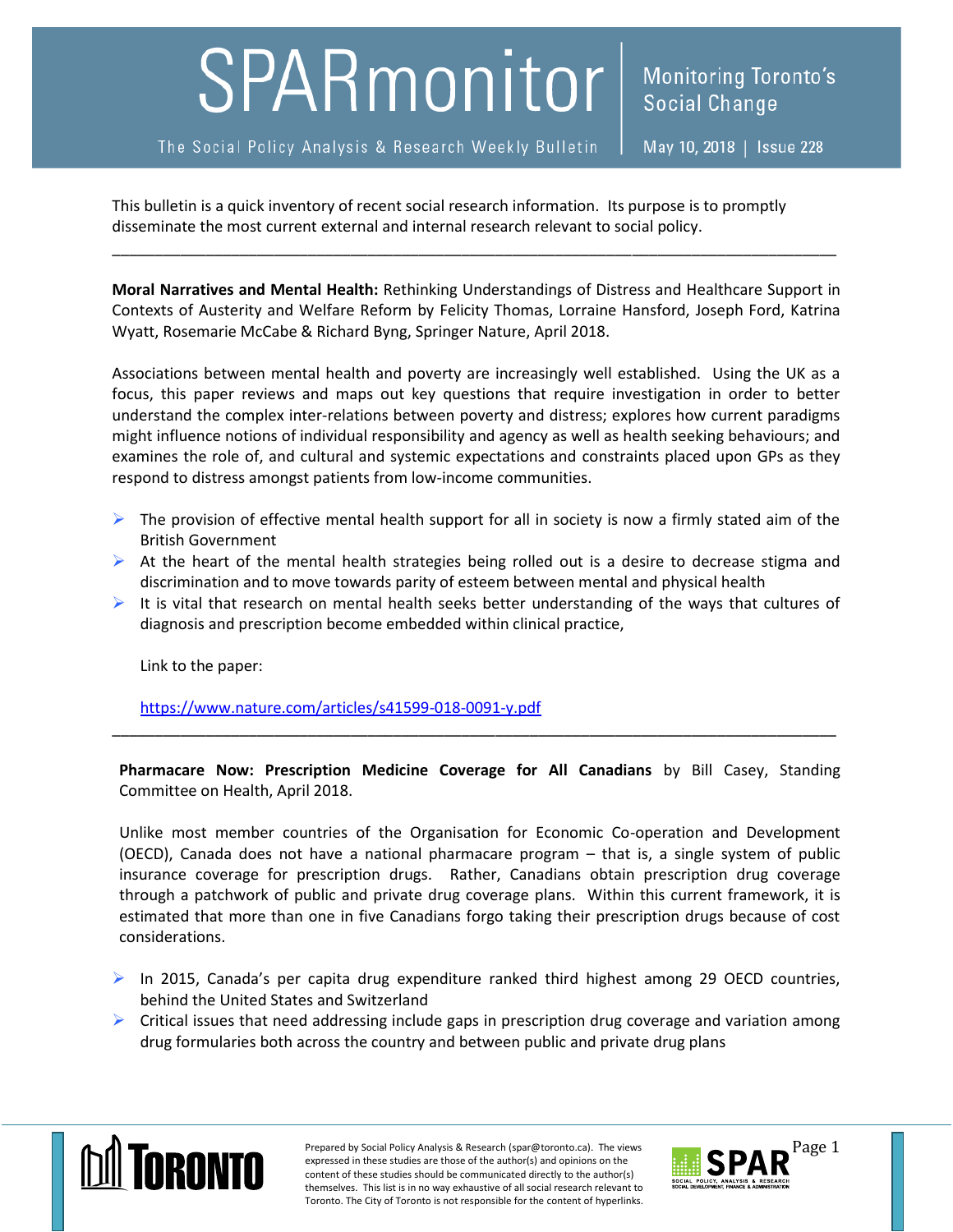$\triangleright$  The Committee believes that the best way to move forward in establishing a universal single payer public prescription drug coverage program is by expanding the Canada Health Act to include prescription drugs dispensed outside of hospitals as an insured service under the Act

For link to the report:

[http://www.ourcommons.ca/content/Committee/421/HESA/Reports/RP9762464/421\\_HESA\\_Rpt14](http://www.ourcommons.ca/content/Committee/421/HESA/Reports/RP9762464/421_HESA_Rpt14_PDF/421_HESA_Rpt14-e.pdf) PDF/421\_HESA\_Rpt14-e.pdf

**World Happiness Report 2018** by Helliwell, J., Layard, R., & Sachs, J. (2018). World Happiness Report 2018, New York: Sustainable Development Solutions Network.

\_\_\_\_\_\_\_\_\_\_\_\_\_\_\_\_\_\_\_\_\_\_\_\_\_\_\_\_\_\_\_\_\_\_\_\_\_\_\_\_\_\_\_\_\_\_\_\_\_\_\_\_\_\_\_\_\_\_\_\_\_\_\_\_\_\_\_\_\_\_\_\_\_\_\_\_\_\_\_\_\_\_\_\_\_

The World Happiness Report is a landmark survey of the state of global happiness. This report ranks 156 countries by their happiness levels, and 117 countries by the happiness of their immigrants. Increasingly, with globalisation, the people of the world are on the move; and most of these migrants are seeking a happier life. But do they achieve it? That is the central issue considered in this 2018 World Happiness Report.

- $\triangleright$  The most striking finding of the whole report is that a ranking of countries according to the happiness of their immigrant populations is almost exactly the same as for the rest of the population.
- $\triangleright$  The countries with the happiest immigrants are not the richest countries, but instead the countries with a more balanced set of social and institutional supports for better lives
- $\triangleright$  In the happiest countries immigrants are significantly less happy than locals, while the reverse is true in the least happy countries

For link to the report:

<http://worldhappiness.report/>

**Still Hungry and Homeless in College** by Sara Goldrick-Rab, Jed Richardson, Joel Schneider, Anthony Hernandez, and Clare Cady, Wisconsin HOPE Lab, Homeless Hub, April 2018.

\_\_\_\_\_\_\_\_\_\_\_\_\_\_\_\_\_\_\_\_\_\_\_\_\_\_\_\_\_\_\_\_\_\_\_\_\_\_\_\_\_\_\_\_\_\_\_\_\_\_\_\_\_\_\_\_\_\_\_\_\_\_\_\_\_\_\_\_\_\_\_\_\_\_\_\_\_\_\_\_\_\_\_\_\_

This is the largest US-based national assessment of basic needs security among 4-year students, with participants from 66 colleges and universities, including 31 community colleges and 35 4-year colleges and universities from 20 states and Washington, D.C. The data show that basic needs insecurities disproportionately affect marginalized students and are associated with long work hours and higher risk of unemployment.

- $\triangleright$  36% of university students were food insecure in the 30 days preceding the survey. This year's estimate for community college students is 42%, but our larger study last year found 56%
- $\triangleright$  36% of university students were housing insecure in the last year. Housing insecurity affected 51% of community college students in last year's study, and 46% in this year's study